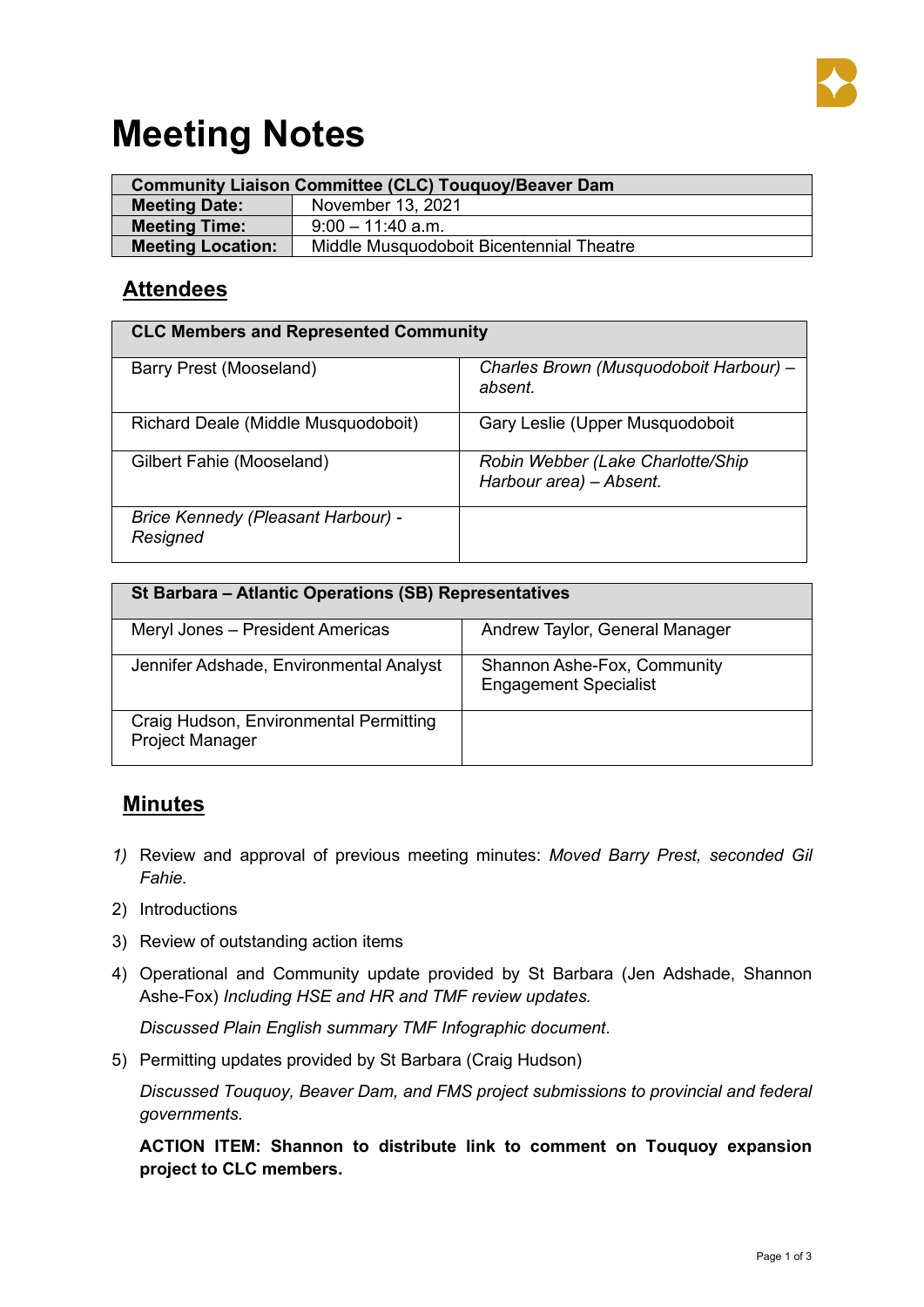

### **ACTION ITEM: Shannon to send Link to IAAC website to CLC.**

6) New Business

- a) New Members
	- i) Mitch Glawson nominated for new membership moved, Rick Deale, seconded Gil Fahie; motion passed.
	- ii) With Brice Kennedy's resignation, need another person. Discussed looking for someone from "down the shore".
- b) CLC items
	- i) Change to ToR –

Timing of minutes to CLC and return of comments and corrections. Mail copy of minutes to Gil.

Get within two weeks to CLC and then resend as meeting package prior to next meeting.

#### **ACTION ITEM: CLC to review terms of reference at next meeting.**

7) Christmas community donations.

#### **ACTION ITEM: Members to provide nominated non-profit to Shannon by 19 November.**

8) Date and location of next meeting.

January 2022

Adjourned 11:26 am.